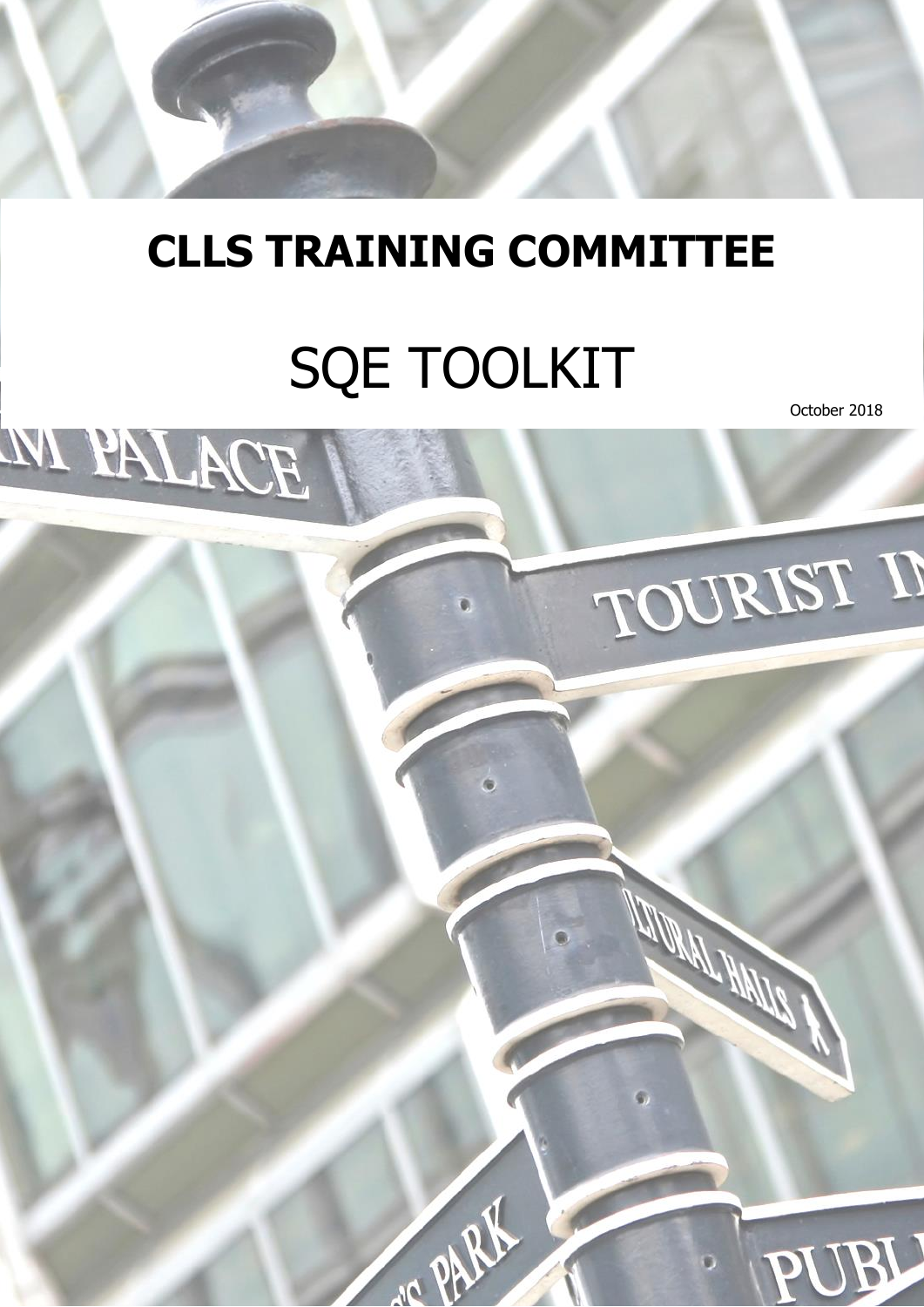# **CONTENTS**

| 1. | Introduction                                                                                       | Page 2  |
|----|----------------------------------------------------------------------------------------------------|---------|
| 2. | Information about the SQE                                                                          | Page 3  |
| 3. | Questions for law firms to navigate the SQE                                                        | Page 6  |
| 4. | Possible timelines for qualification                                                               | Page 9  |
| 5. | Information from training providers about the approach they plan<br>to take in relation to the SQE | Page 10 |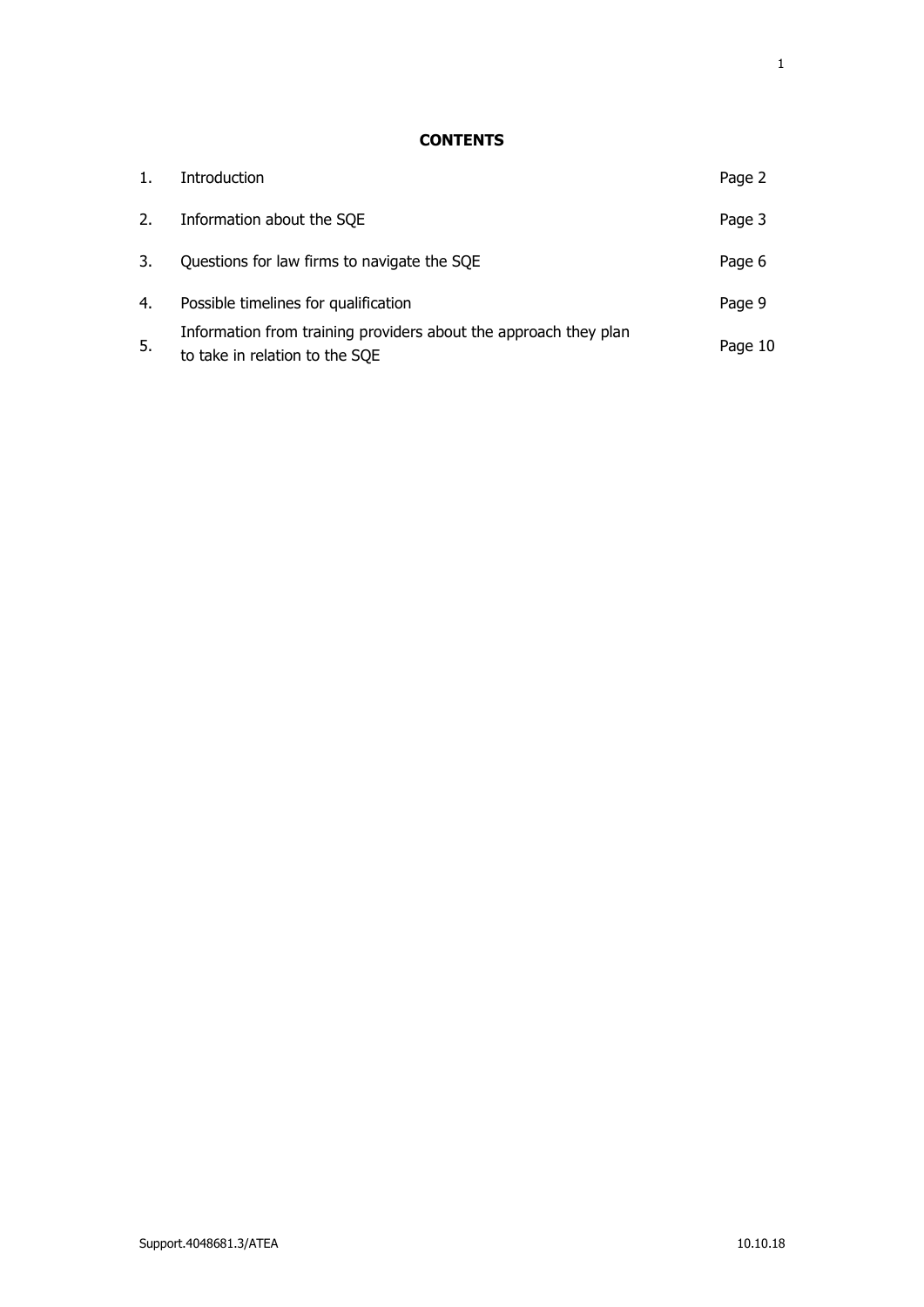#### **INTRODUCTION**

Discussions about legal education and training have been taking place since 2011 when work started on the Legal Education and Training Review (LETR). A formal report was delivered in June 2013 and in the same month the Solicitors Regulation Authority (SRA) published its response to the report.

Since then the SRA has published proposals, undertaken various consultation exercises and engaged with stakeholders, providers and others.

In April 2017, the SRA Board took the decision to introduce the Solicitors Qualifying Examination (SQE), a centralised assessment. SQE stage 1 (SQE1) will test legal knowledge and SQE stage 2 (SQE2) will test professional skills.

In March 2018, the Legal Services Board (LSB) approved the SRA's application for amendments to its regulatory arrangements for authorisation of individuals, paving the way for the SRA to put in place the SQE regime. Further rule changes will be required and the SRA expects to apply to the LSB for approval for these in 2019.

In the meantime, the SRA is working on the basis that the SQE may be introduced as early as September 2020. The CLLS Training Committee has prepared this paper to provide CLLS members with:

- 1. Information about the SQE;
- 2. Questions for law firms to navigate the SQE;
- 3. Possible timelines for qualification; and
- 4. Information from training providers about the approach they plan to take in relation to the SQE.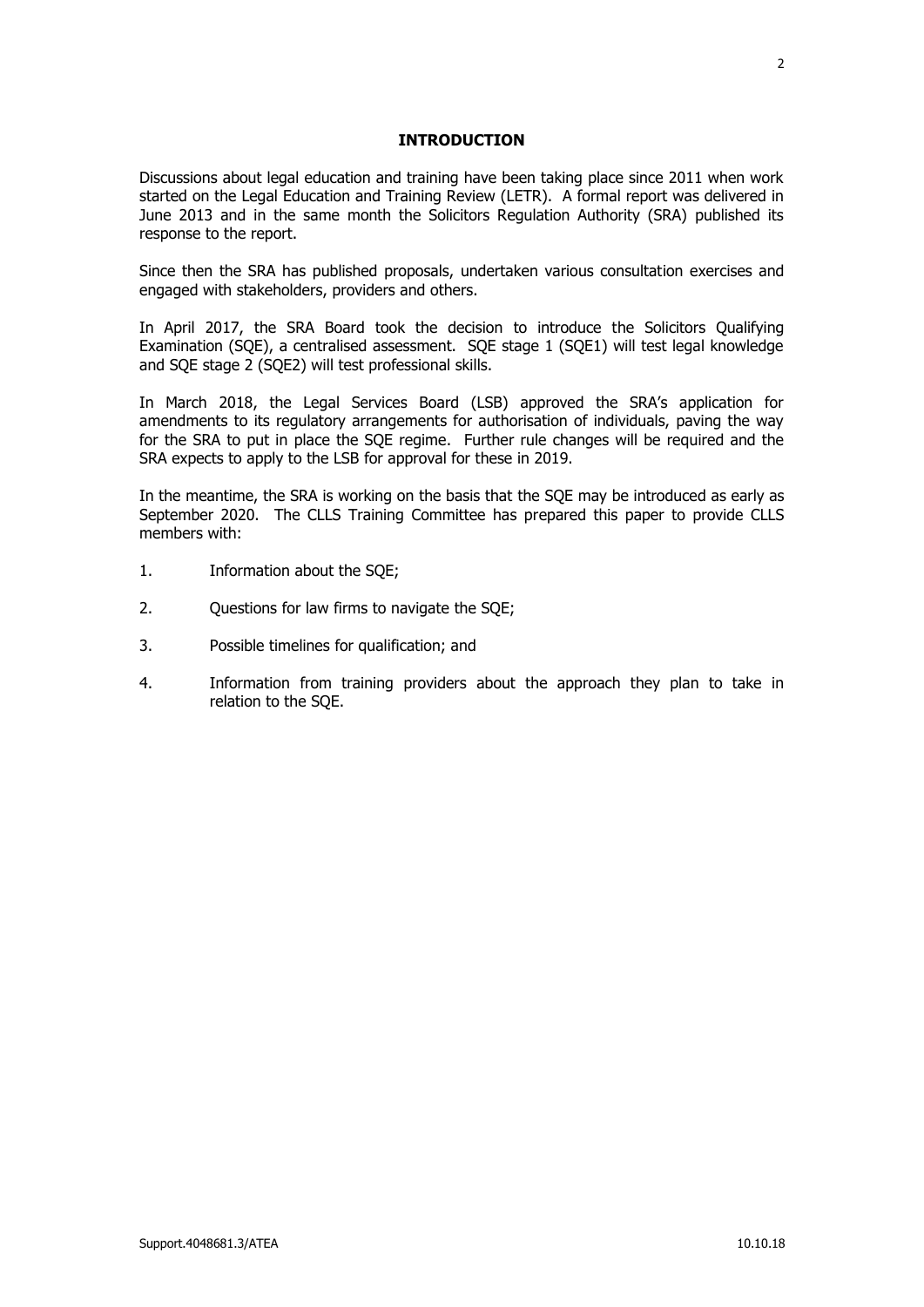#### **INFORMATION ABOUT THE SQE**

#### **Overview**

The SQE regime will replace the current standard route to qualification. The current standard route comprises: (i) a qualifying law degree or graduate diploma in law (GDL); (ii) the Legal Practice Course (LPC); (iii) a two year period of recognised training; and (iv) the Professional Skills Course (which trainees undertake during the training contract).

In summary, the SQE regime will require the following to qualify as a solicitor:

- a **degree** (law or other) **or "equivalent** qualification";
- passing **SQE**;
- completing **two years of qualifying work experience**; and
- meet (at the point of qualification) the **character and suitability requirements**.

Apart from the character and suitability requirements, the SRA does not prescribe the order in which the elements are completed. This means that the SQE exams can be taken at any time, before, during or after the qualifying work experience (but candidates will need to pass SQE1 before taking SQE2).

It is also currently possible and will continue to be possible to qualify through a five or six year solicitor apprenticeship, which involves passing both stages of the SQE.

The key changes from the current standard route to qualification are as follows:

- There is no requirement for a law degree, GDL or LPC and the SRA will not regulate the SQE preparation courses, other than publishing a comparison of the results achieved by students using the different providers;
- The syllabus for the SQE focuses on the reserved activities and is much narrower than the current law degree/GDL and LPC syllabus. In particular, it does not include the LPC elective topics and there is less of a focus on some key areas (e.g. contract law and tort);
- There is much more flexibility in relation to work experience, which can be done at any point before or after the SQE and there is no need to cover three areas of law or have contentious and non-contentious experience; and
- There is no requirement to do the Professional Skills Course, which is designed to develop trainees' skills in a number of areas (e.g. legal research, finance and business skills, advocacy, etc.).

There is no certain date for the implementation of the SQE but the SRA has said it will not be before September 2020. The SRA hopes to confirm the date by the end of 2018. There will be transitional provisions for individuals who have already embarked upon the current standard route.

The SRA announced on 1 August that Kaplan has been appointed as the assessment organisation to develop and run the SQE. The SRA and Kaplan will undertake a programme of developing and testing the SQE exams, and will involve stakeholders from across the legal and education sectors.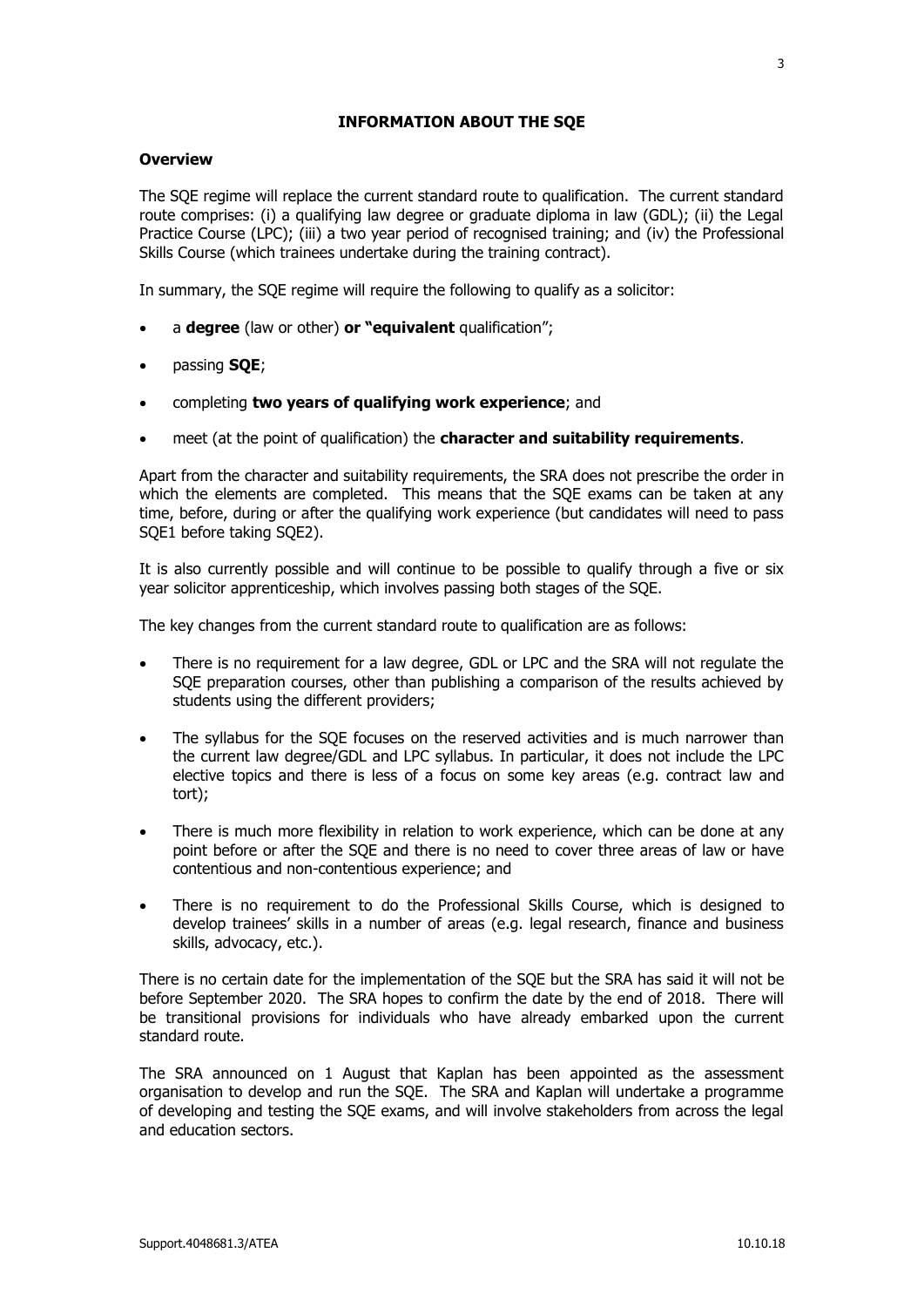#### **Reference materials**

The SRA's application to the LSB for authorisation of changes to its regulatory arrangements in respect of the authorisation of individuals and the LBS's decision notice granting the application contain outlines of the SRA's proposed new SQE regime. See: [Application](http://www.legalservicesboard.org.uk/what_we_do/regulation/pdf/2018/SQE_LSB_application_January_2018__v_1.0_FINAL.pdf) and [http://www.legalservicesboard.org.uk/what\\_we\\_do/regulation/pdf/2018/FINAL\\_decision\\_noti](http://www.legalservicesboard.org.uk/what_we_do/regulation/pdf/2018/FINAL_decision_notice.pdf) [ce.pdf](http://www.legalservicesboard.org.uk/what_we_do/regulation/pdf/2018/FINAL_decision_notice.pdf)

The starting point for developing, testing and piloting the SQE will be the 'Draft Assessment Specification', which the SRA published in June 2017: [www.sra.org.uk/sra/policy/sqe/research-reports.page](https://protect-eu.mimecast.com/s/RbMfCy81NIN90w3FMMP6V?domain=sra.org.uk)

#### **Key aspects for member firms**

The aspects of the new regime the Committee believes are of particular interest to member firms are as follows. There is still some uncertainty in relation to parts of the SRA's proposals and there may be further changes to what is described below.

#### **SQE exams**

#### **SQE1**

SQE1 will cover legal knowledge and application mainly through multiple choice questions. There will be six assessments, covering some of the current law degree and GDL content and Stage 1 of the LPC. There will also be some very basic skills assessments on legal research and writing. SQE1 will be around 17 hours of assessment.

The SRA is planning (with Kaplan) to test on the basis that SQE1 will be a single assessment, rather than modular. However, this will be reviewed during testing. Even if SQE1 is a single assessment, candidates who fail part of the exam, will be able to "bank" the parts they pass, and need re-take only the parts failed. A candidate may have three attempts over a six year period.

There will be a minimum of two sittings a year; the written tests will be available internationally but the oral skills tests will initially be available only in England and Wales. The SRA has not said when they expect the two sittings to be, or how long each window is. We believe that this is an issue on which they will consult firms.

There will be no exemptions from SQE1 for law graduates. Our understanding is that few universities plan to incorporate SQE1 into their law degrees but some are exploring the possibility of offering "top-up" courses for SQE1.

The SQE assessment will not be benchmarked to the higher education academic levels.

#### **SQE2**

SQE2 will involve passing 20 hours of practical assessments in five key skills areas: client interviewing; advocacy/persuasive oral communication; case and matter analysis; legal research and written advice; and drafting. Each skill will be assessed twice within two legal contexts chosen from a list of five: (i) dispute resolution; (ii) property; (iii) business practice; (iv) criminal practice and (v) wills and the administration of estates and trusts.

The SRA's current thinking is that it will not stipulate when SQE2 is taken (although it cannot be taken until SQE1 has been passed). This means that it will be possible for both SQE1 and SQE2 to be taken before any relevant work experience. However, the SRA intends that SQE2 will test competency at newly qualified level, not trainee level, and expects students "to do better" if they have completed some work experience before taking SQE2.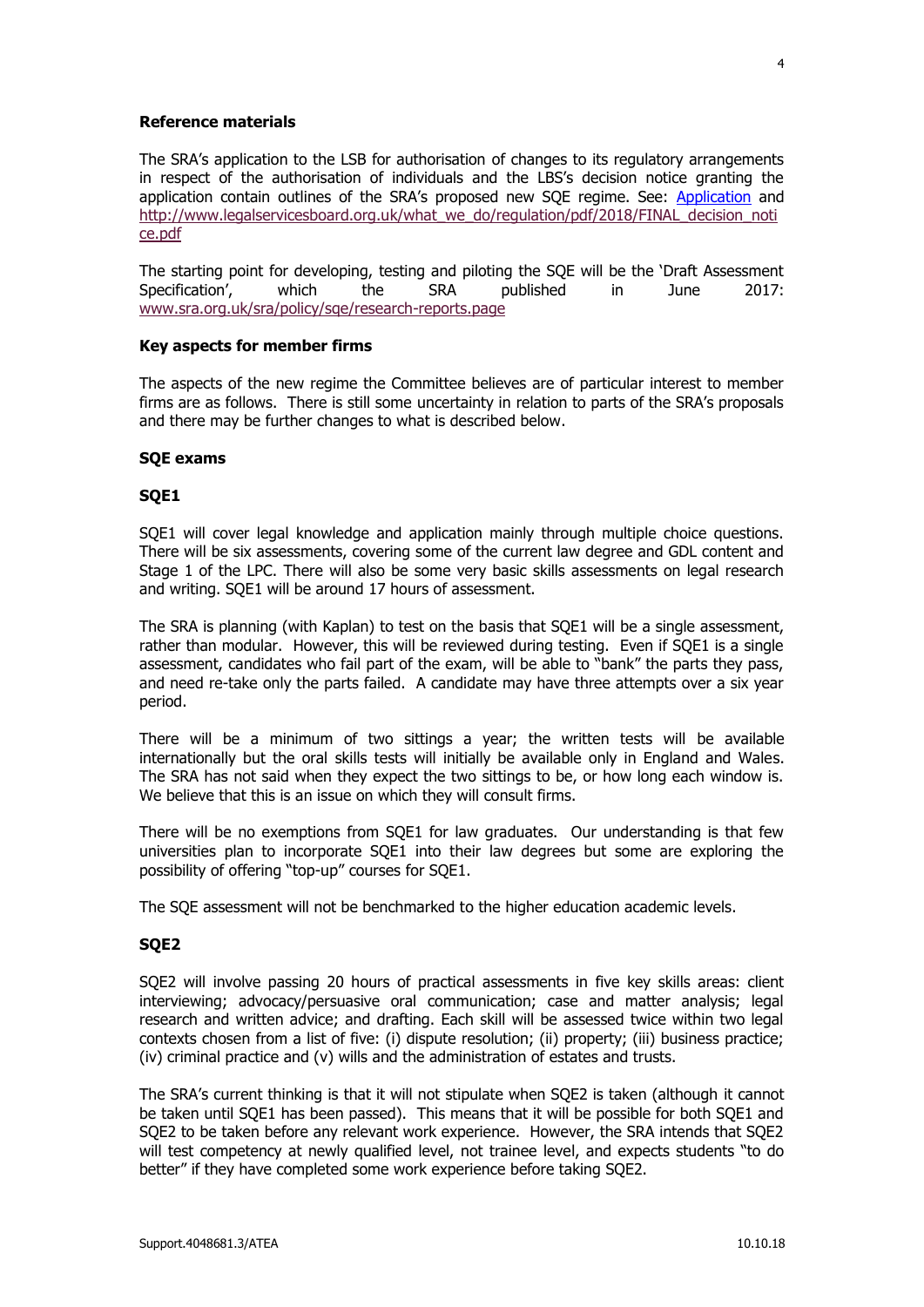The SRA has said that there is unlikely to be any change in the skills to be tested or any broadening of the legal contexts in which the skills will be assessed.

Many CLLS firms will not be able to offer training in practice areas which correspond to the legal contexts in which SQE2 will be assessed. The SRA's approach has been that SQE2 will assess transferable skills and, therefore, that this should not be a concern.

The SRA does not believe that a training course will be required in order for trainees to pass SQE2 if it is taken during the two year period of qualifying work experience, provided good training and practical experience has been provided.

#### **Qualifying work experience**

This will be much less regulated than the current *recognised training period* (or the training contract). The requirement will be work experience which:

- provides experience of delivering legal services that enables the candidate to develop the prescribed competences for solicitors;
- is of a total duration of at least two years' full time or equivalent; and
- is carried out with no more than four separate firms, educational institutions or other organisations.

There is no requirement for the qualifying work experience to take place after SQE1 has been passed, so in theory it could be undertaken without any prior legal knowledge. There is much greater flexibility to count periods of work with different employers.

Candidates will need their work experience in each organisation to be signed off by the organisation's COLP or a solicitor working within the organisation, or (if neither of the above two is applicable) by a solicitor.

The COLP or solicitor will need to confirm:

- the length of the work experience;
- that the experience provided the opportunity for the candidate to develop some or all of the prescribed competences for solicitors; and
- that no issues arose that raise questions about the candidate's character and suitability to be admitted as a solicitor.

There will be no equivalent of the existing requirements for experience in three distinct areas of law and experience of both contentious and non-contentious work.

#### **Degree or equivalent qualification**

Because there is no prescribed order in which the elements for qualification must be completed, it should be possible to pass SQE before obtaining a degree or degree equivalent qualification. The new solicitor apprenticeship will be a significant route to qualification, with the completion of the apprenticeship meeting the requirement for degree equivalence.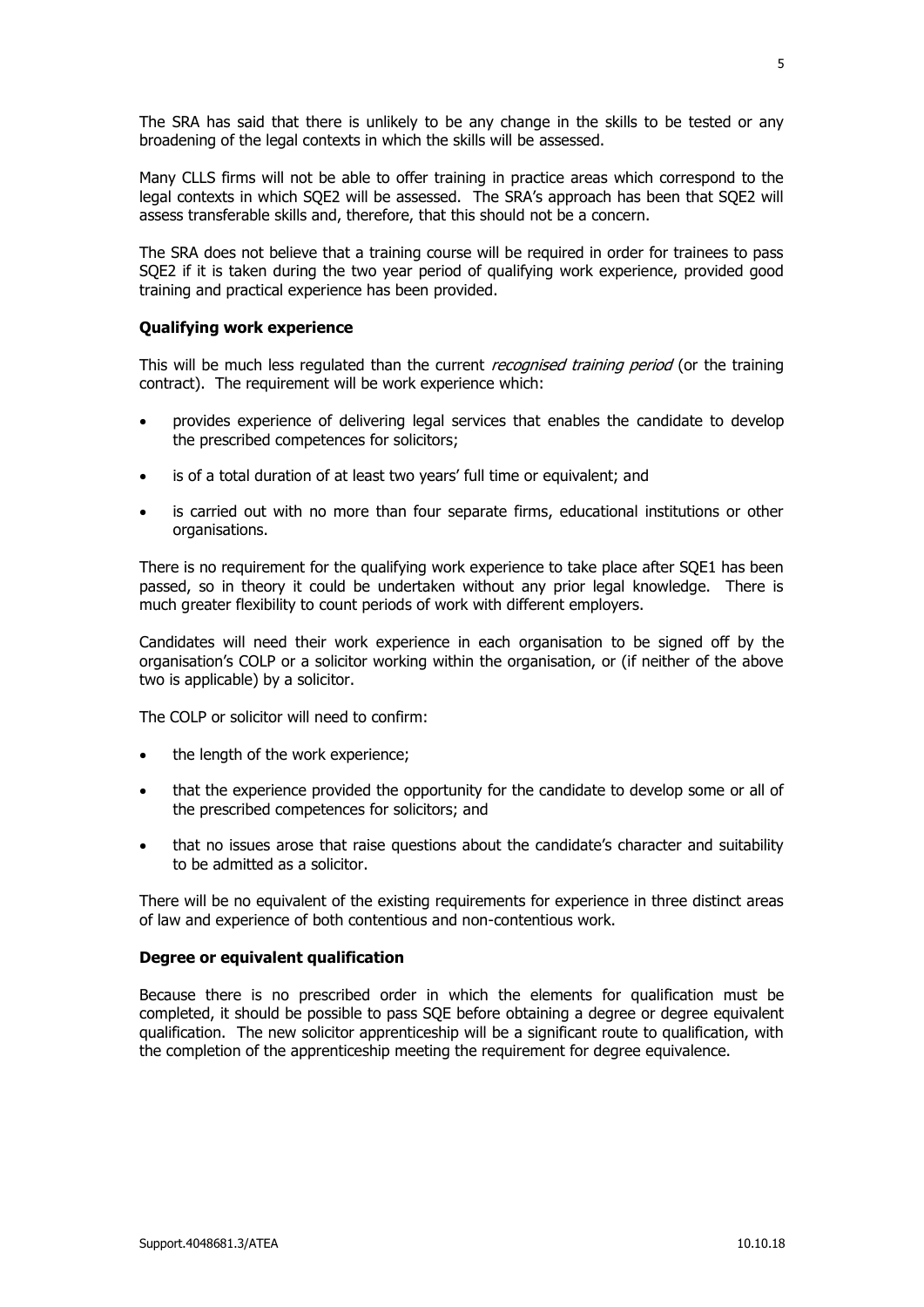### **Phase A: Recruitment of typical undergraduate trainees – ensuring foundation legal knowledge**

#### **Questions:**

- 1. Do you want three cohorts of future joiners (Spring 2022, Autumn 2022 & Spring 2023) to be split between SQE-taking students (non-law students) and old route-taking students (law students)?
- 2. If no, do you want to NOT recruit non-law students for these first three cohorts?
- 3. If no to both the above, do you want to require that law students in those three cohorts do the SQE like the non-law students (to ensure consistency)?

#### **Phase B: Gaining SQE 1 qualification – ensuring regulatory compliance**

### **Questions:**

- 4. Do you want to make an SQE1 prep course compulsory for future joiners (NOTE this will link-in with the answers for Phase E and the LPC Equivalents)
- 5. Will you require future joiners who already have an SQE qualification to take your firm's course?
- 6. If yes to the above, do you want a tailored SQE1 prep course for your firm in your own cohort?
- 7. Do you want students to fund SQE1 fees and prep?
- 8. Do you want to fund the fees of a single re-take of the SQE1 for your future joiners?
- 9. Do you want to increase the amount of maintenance grant for social mobility reasons AND to attract those students away from SQE-only competitor firms?

# **Phase C: Gaining SQE2 qualification – ensuring regulatory compliance**

### **Questions:**

- 10. Do you want to make compulsory an SQE2 prep course for future joiners?
- 11. Do you want students to pay for their SQE2 fees and prep?
- 12. Do you want to fund the fees of a single re-take of the SQE2 for your future joiners?
- 13. Do you want your trainees to do their SQE2 exam before their QWE or during their QWE? (NOTE: Consideration of this answer linked to Phase G: Apprentices table because if trainees do SQE2 exam before their QWE, cannot take advantage of apprenticeship levy)
- 14. If during the QWE, do you want your trainees to have more than 1 month of study leave for SQE2 during their QWE?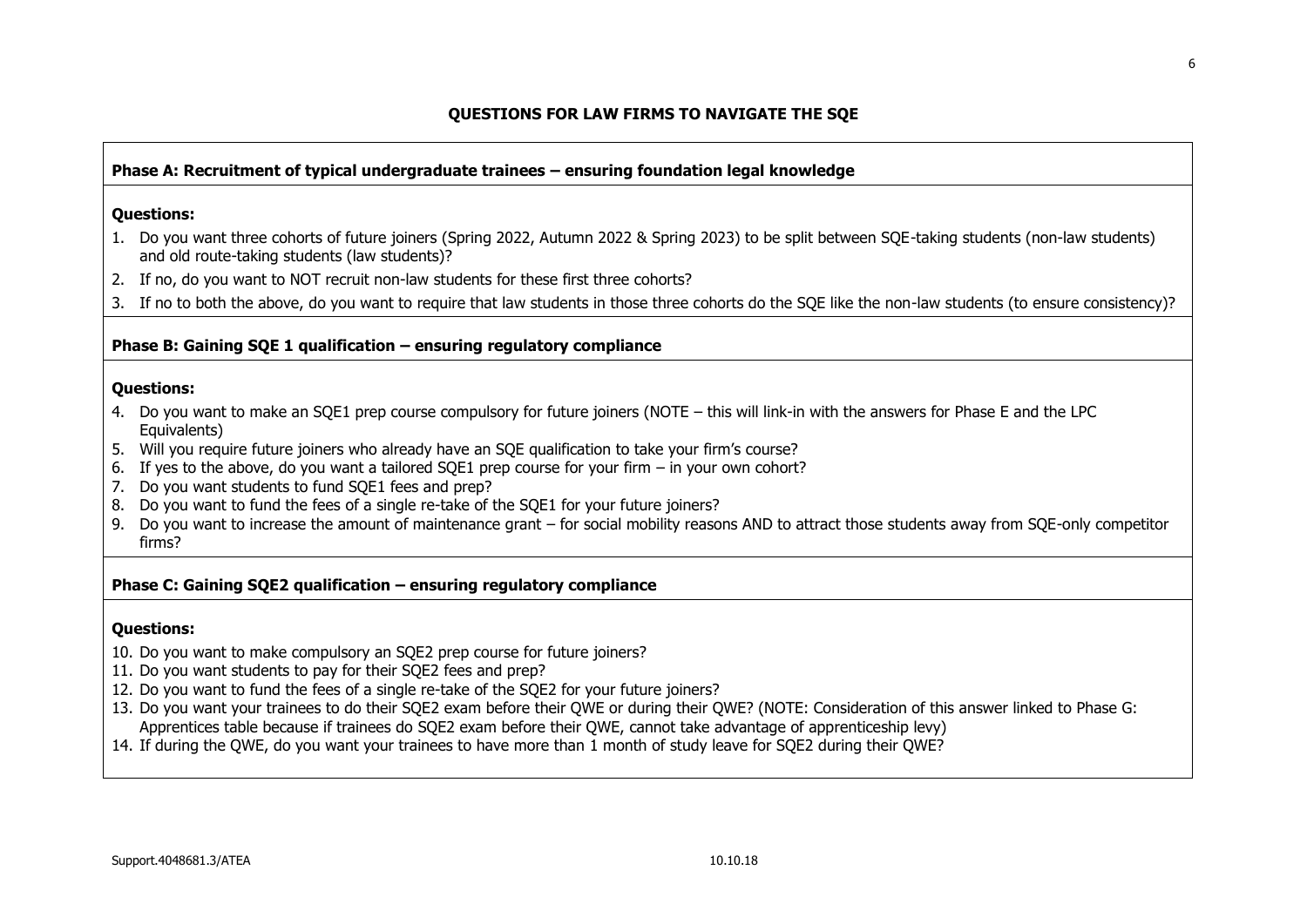# **Phase D: GDL equivalent**

# **Questions:**

- 15. Do you want non-law students to be required to take a GDL/equivalent?
- 16. If yes to the above, do you want to get a consortium of City firms together (within anti-competition rules) to procure jointly this GDL equivalent programme?
- 17. Do you want students to pay for their GDL fees and prep?
- 18. Do you want to fund the fees of a single re-take of the GDL for your future joiners?

# **Phase D: LPC replacement (in particular LPC Electives and any MBA-type additional course) – providing a City-relevant legal education**

# **Questions:**

- 19. Do you want to provide your trainees with an LPC Electives-equivalent?
- 20. Do you want to provide your trainees with an MBA element or LLM-equivalent?
- 21. Will it be more attractive to your trainees if you provide an MBA element or LLM as opposed to a non-degree awarding course?
- 22. Will it be more attractive to your trainees if the MBA element or LLM is from a particular academic institution?
- 23. Do you want to make courses on this "Equivalents" programme assessable or examinable?
- 24. Do you want to get a consortium of City firms together (within anti-competition rules) to provide this "Equivalents" programme?
- 25. Do you want to provide this training within the QWE?
- 26. Do you want to teach this yourselves?
- 27. If yes, how will you become equipped to teach this yourselves?
- 28. Will it be more attractive to your trainees if you skipped all the prep courses, have them start earning at the firm as soon as possible, and rely on them to self-study to pass the SQE exams?
- 29. If the answer to Q28 is "yes", how should that be balanced against the risks for the business if new joiners start work less well prepared than they are under the present system?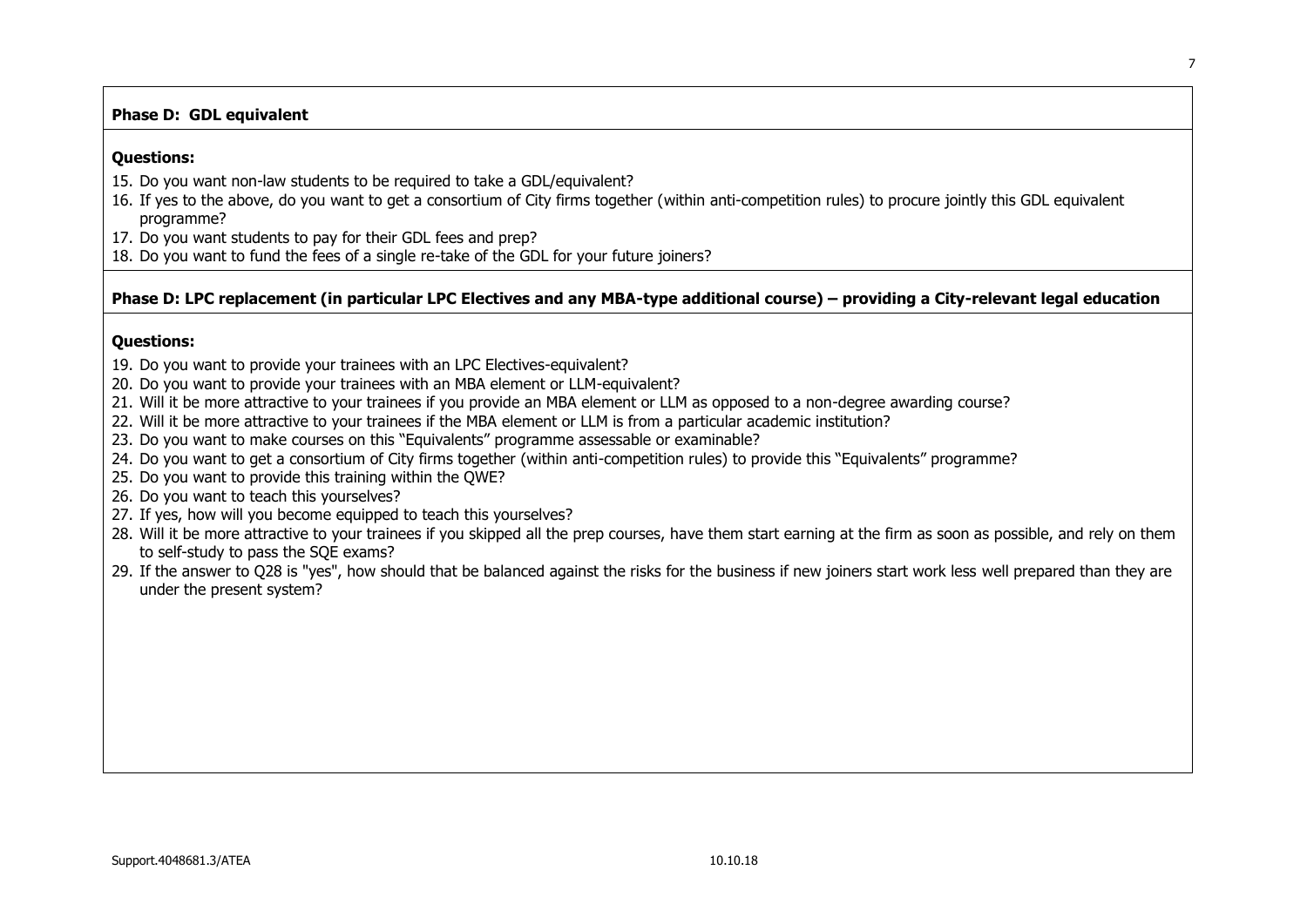# **Phase E: Qualifying Work Experience**

Questions:

- 30. Do you want to keep the rotation in the QWE (as there is no regulatory requirement to move seats)?
- 31. Do you want to recognise QWE done at other firms and organisations?
- 32. If QWE at other organisations is recognised, should this be (i) on a wholly discretionary case-by-case basis; or (ii) blanket approval granted for certain types of QWE (e.g. paralegalling for a minimum period of time)?

# **Phase F: Use of the apprenticeship levy and trainees as legal apprentices**

# **Questions:**

33. Do you want to use the apprenticeship levy to pay for the fees and prep fees of SQE1 and SQE2 (and possibly even the prep fees for the "Equivalents" programme and the top-up for non-law students)?

# **Phase G: Lateral hires - Atypical qualification routes – paralegals**

#### **Questions:**

- 34. What would your approach be to signing off QWE gained at the firm by paralegals who are not seen as your 'trainees'?
- 35. Should you treat your own paralegals who qualify after passing the SQE1, 2 & QWE requirements any differently from the way you treat a lateral hire?
- 36. How would you assess them? Would you assess them differently to lateral associate hires?

# **Phase H: International trainees, qualified non-E&W lawyers, junior E&W lateral hires, senior E&W lateral hires**

#### **Questions:**

37. Do you want to fund and require international trainees to do the SQE exams?

- 38. Do you want to fund and require all qualified non-E&W lawyers to requalify as E&W via the SQE exams?
- 39. Do you want to require that junior lateral hires undertake the firm's "Equivalents" programme?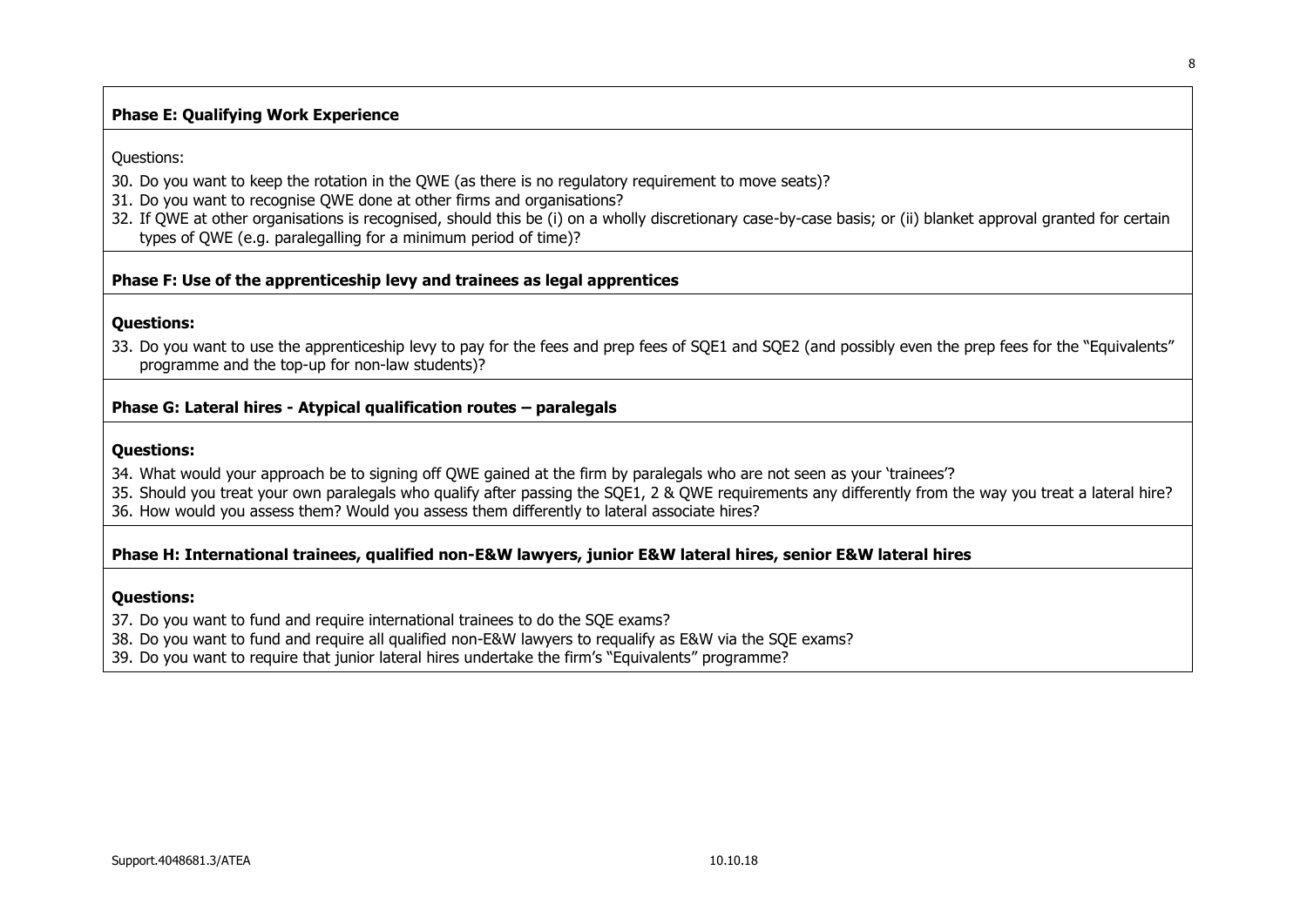# **POSSIBLE TIMELINES FOR QUALIFICATION**

# 2022 Intake Under Current System



# 2023 Intake Under New System

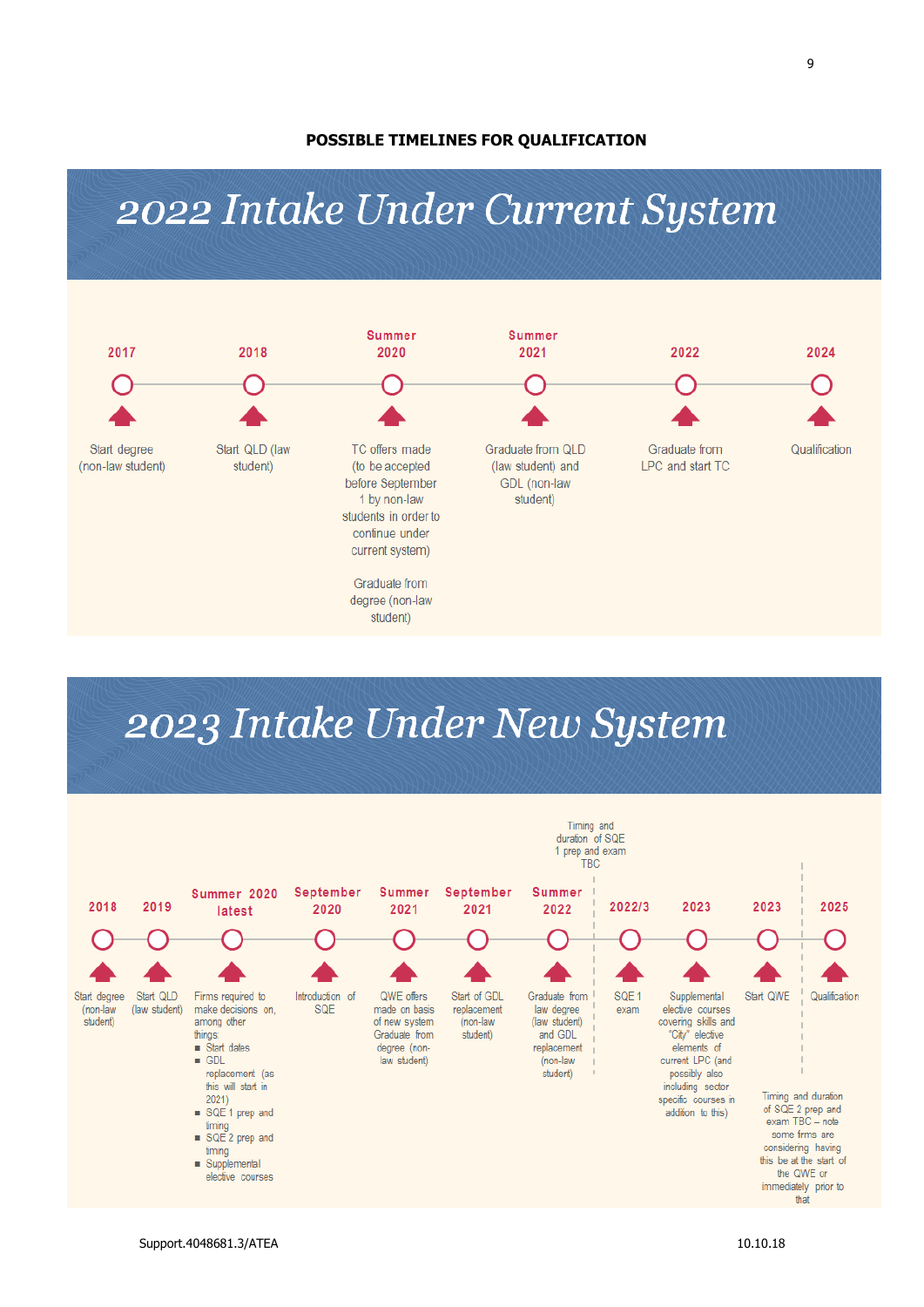#### **INFORMATION FROM TRAINING PROVIDERS**

We have included information from three potential providers about their planned approach to SQE preparation. For the avoidance of doubt, the information included below is for reference purposes only and does not represent an endorsement of any provider(s) by the CLLS. In addition to the providers listed below, there are likely to be other providers offering SQE preparation programmes, including some universities offering SQE compliant degrees.

# **BABRI**

# **Qualifying as a City solicitor 2020**

We are delighted to support aspiring City solicitors and their (future) employers through the challenges of the new Solicitor Qualification Examination (SQE).

The SRA states that the new exam "is all about setting and assuring high, consistent, professional standards …." So, what does this mean for your future lawyers? It means that they must sit a series of national examinations, set centrally by Kaplan under the auspices of the SRA. Kaplan will not be providing training to prepare students and trainees for the exams. Universities, law schools and commercial providers are expected to fill this gap.

The SQE will comprise a series of exams that may be taken concurrently with a degree (law or otherwise) and/or whilst gaining work experience. The SQE is unlike anything seen before in UK legal qualification (other than the QLTS which, interestingly, is also administered by Kaplan). The existing UK universities and law schools do not deploy such exam techniques on the scale and complexity incorporated into the SQE.

Unlike the existing GDL/LPC exams, legal topics and skills will be examined in mixed subject questions (e.g. contract with civil litigation) and so more closely aligned to "real-life" legal problems. This means that a classic undergraduate law degree will be insufficient alone to prepare for the SQE exam. In addition, the exam format requires specific exam technique requiring multiple opportunities to practise SQE questions and complete mock exams.

Remember, there will be a separate examination fee payable to Kaplan to complete the SQE. The current QLTS exam fee is over £4,000 and it seems unlikely that the SQE fees will be significantly lower. At that price, it will be important to future lawyers and their sponsoring employers that we achieve early success in the SQE.

# **BARBRI – who we are and what we do.**

Innovative testing and learning technologies combined with years of experience training aspiring lawyers make BARBRI the best partner for your future City solicitors in preparing to sit the SQE.

BARBRI has maintained that trust for 50 years helping over 1.3 million people become lawyers and attorneys. BARBRI has developed unique expertise and learning technology to provide your future City Solicitors with the knowledge, skills and exam techniques to pass the SQE.

The first stage exams (SQE1) will include 6 half-day "short-form" and multiple-choice question tests on legal knowledge and procedure. The second stage exams (SQE2) will be a series of legal skills and practice assessments which will include some "live" skills performances in advocacy and client interviewing.

# **SQE 1 PREP by BARBRI**

SQE Prep by BARBRI employs an integrated "Active Adaptive Legal Learning" system to expedite the learning process, increase retention and heighten comprehension.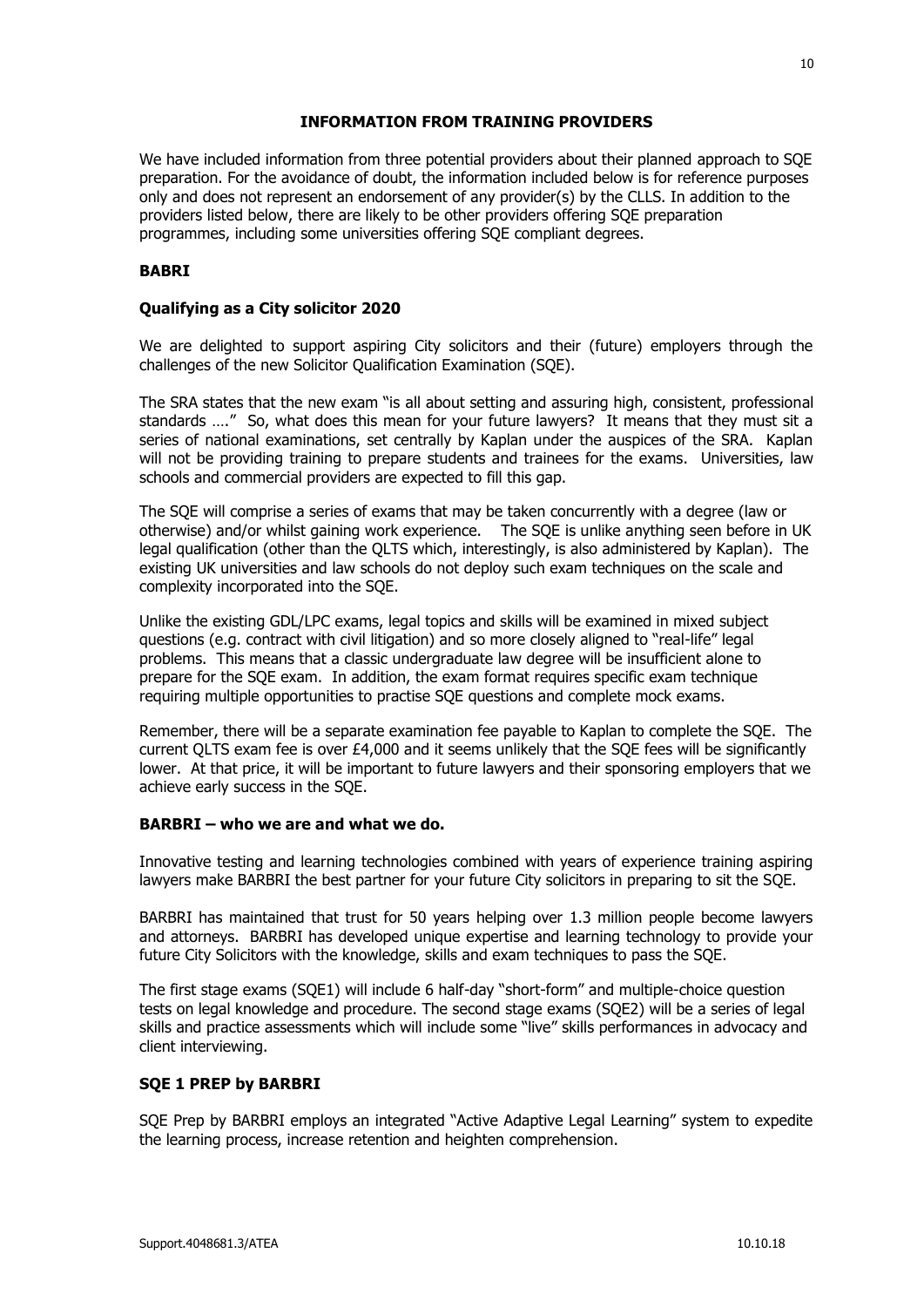Flexibility: We will offer flexible, comprehensive courses for SOE1 spanning 3, 6 or 12 months, online or in classroom designed to accommodate all candidates and their learning needs. Some law graduates will accelerate their SQE 1 preparation and take a fast-track course and commence working at the earliest opportunity. Many non-law graduates, paralegals or solicitor apprentices will want a longer course to accommodate their other professional or personal commitments.

SOE Personal Study Plan (PSP): The PSP will deliver the right combination of substance and skills on a flexible schedule. Video lectures, outlines, practice questions build over time to create a highly effective SQE Prep experience.

The Top Law Tutors and Lectures: BARBRI SOE Prep has the best faculty in exam preparation, consisting of English solicitors and university faculty who will teach substantive law for each subject. The teaching materials and workshops are comprehensive review of the legal topic whilst being delivered in a way that is wholly examination-driven.

Professional, hard-copy resource books: Each candidate will be supplied with a full set of printed materials for their studies. The bespoke SQE work books are written exclusively by our expert tutors to mirror the SQE syllabus.

Multiple-choice exam expertise: BARBRI has over 50 years' experience in training candidates to master multiple choice exam question techniques and skills. During the SQE Prep, each candidate will practise over 1,000 questions to learn the subjects tested on the SQE.

# **SQE 2 PREP by BARBRI**

SQE 2 Prep by BARBRI will employ an integrated "Active Adaptive Legal Learning" system to expedite the learning process, increase confidence and enhance legal skills in preparation for the SQE 2.

BARBRI will invite leading practitioners to provide an insight into their specialist legal practice areas, and how they use their legal skills to maximum effect. The legal practice and skills will be taught online and in a classroom environment in a blended learning format with individual candidate feedback on skills activities provided by expert tutors.

The SQE 2 Prep by BARBRI will deploy a high level of skills practice opportunities, together with masterclasses and demonstrations to candidates via their online Personal Study Plan (PSP).

The PSP takes this guidance, practice, performance and feedback and builds over the 12-week course creating an iterative, highly effective SQE 2 Prep experience to prepare for the two practice areas and six skills examined in the SQE 2 exam.

Online home study masterclasses and demonstrations, together with multiple self-practice and feedback opportunities, provide the right combination of substance and skills on a flexible schedule through the PSP. The course flexibility and the ability to combine this with the traineeship will enable law firms and their trainees to combine preparing for SQE 2 with the workbased experience and/or to fast-track SQE 2 preparation before the candidate joins the City practice.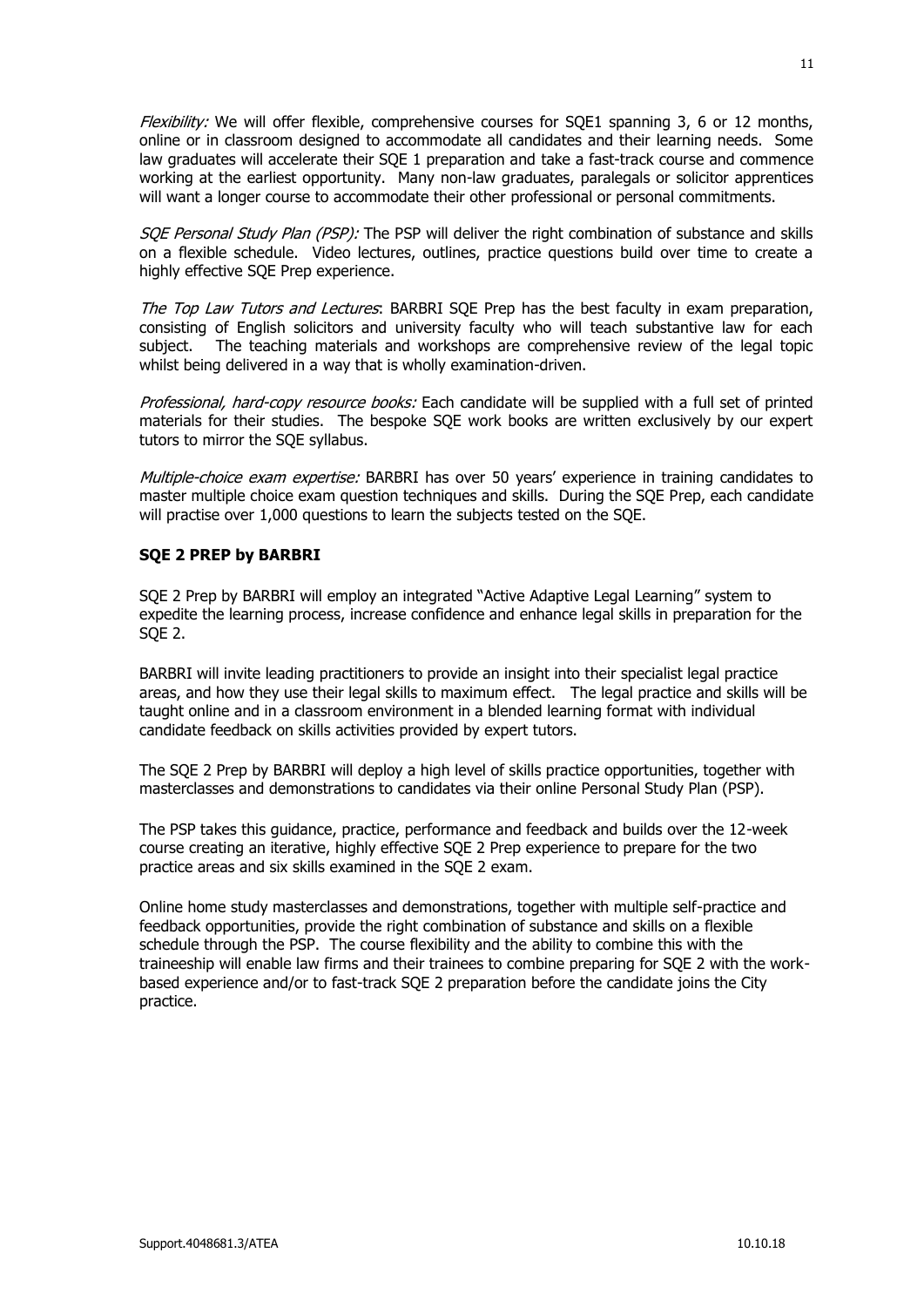### **BPP UNIVERSITY LAW SCHOOL**

BPP is designing a range of flexible learning pathways for both law and non-law graduates that will provide cutting edge test preparation for the SQE1 computer-based objective functioning knowledge tests alongside learning and teaching designed to ensure that trainees entering the workplace have not only passed the regulatory test but are also genuinely prepared for 21st century practice.

Drawing on its longstanding expertise in preparing students to pass externally set professional assessments in the accountancy world, BPP is investing in cutting edge educational technology to ensure that its professionally focused law programmes are effective, affordable and accessible with a focus on the specialist legal knowledge, competencies and skills that the profession has identified as important but which have not been addressed by the SQE proposal. All new programmes will be practical, demanding and highly engaging and will develop key capabilities such as creativity, adaptability and resilience alongside the acquisition of new legal knowledge and skills.

BPP will offer routes packaged within a masters award which benefit from postgraduate funding for those who are self-funding, solicitor apprenticeship routes (including graduate entry) for firms that wish to utilize their levy pot, and other flexible options including programmes of study which can dovetail with firm specific requirements. This will include preparation for the intensive SQE 2 skills assessments allowing for a range of timescales to suit each firm's decision on the timing of SQE2 for their own trainees.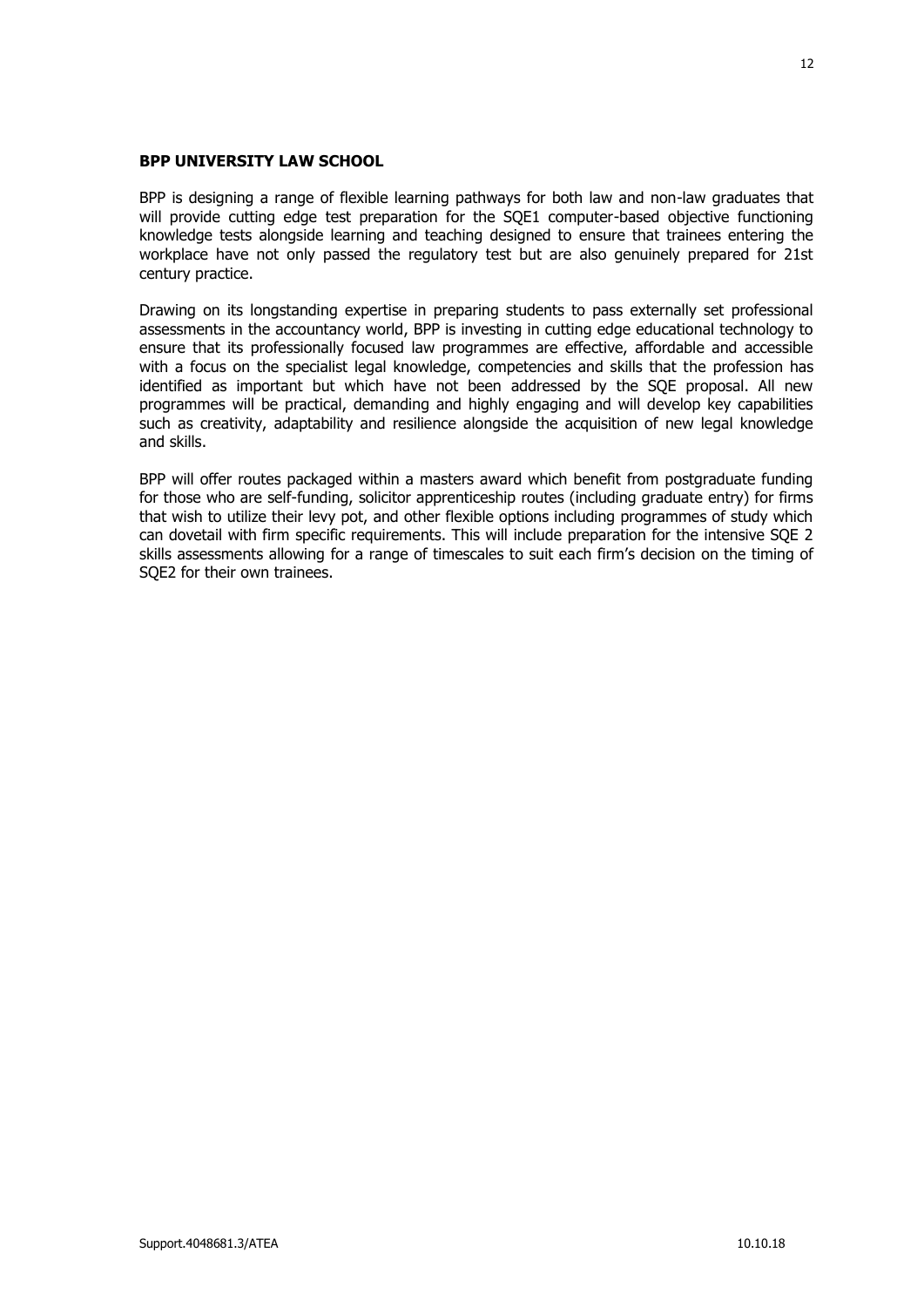#### **UNIVERSITY OF LAW**

#### **Overview of the University of Law SQE Preparation Programmes**

The University of Law will continue to offer a range of specialist programmes at undergraduate and postgraduate levels which both prepare students for the SQE and for the office. These include programmes for students sponsored by law firms and those who are funding their own legal training.

Looking at those postgraduate programmes most likely to be of interest to students sponsored by law firms, these will include the following:

#### For Law Graduates

We will deliver a range of modular postgraduate programmes offering preparation for SQE 1 and 2 as well as additional topics not included in the regulatory minimum. These will include technical legal content (currently covered in LPC electives), modules on law and business, technology and commercial acumen and enhanced skills coverage to prepare junior lawyers for practice.

These programmes will be available in a variety of study modes including full-time, part-time and online. Firms will also have the opportunity (should they so wish) to combine these as part of a Masters award prior to students starting in the office.

We will also be offering a fast-track graduate entry solicitor apprenticeship as an alternative for those firms who wish to arrange their training to make use of their apprenticeship levy.

#### For Non-Law Graduates

We will continue to offer a non-law conversion course covering essential legal foundations, similar to the existing GDL. This will also be available in a variety of study modes and will carry a formal qualification for those that want it.

We will also offer a programme which combines both non-law conversion and preparation for SQE 1, for those students and firms who prefer to study the legal foundations in context.

#### Apprenticeships

As now, we will continue to offer a six year solicitor apprenticeship programme designed to allow students with A-levels to qualify as a solicitor in approximately six years through a combination of work and study.

As mentioned above, for those that wish it, we will also offer a fast-track graduate entry solicitor apprenticeship.